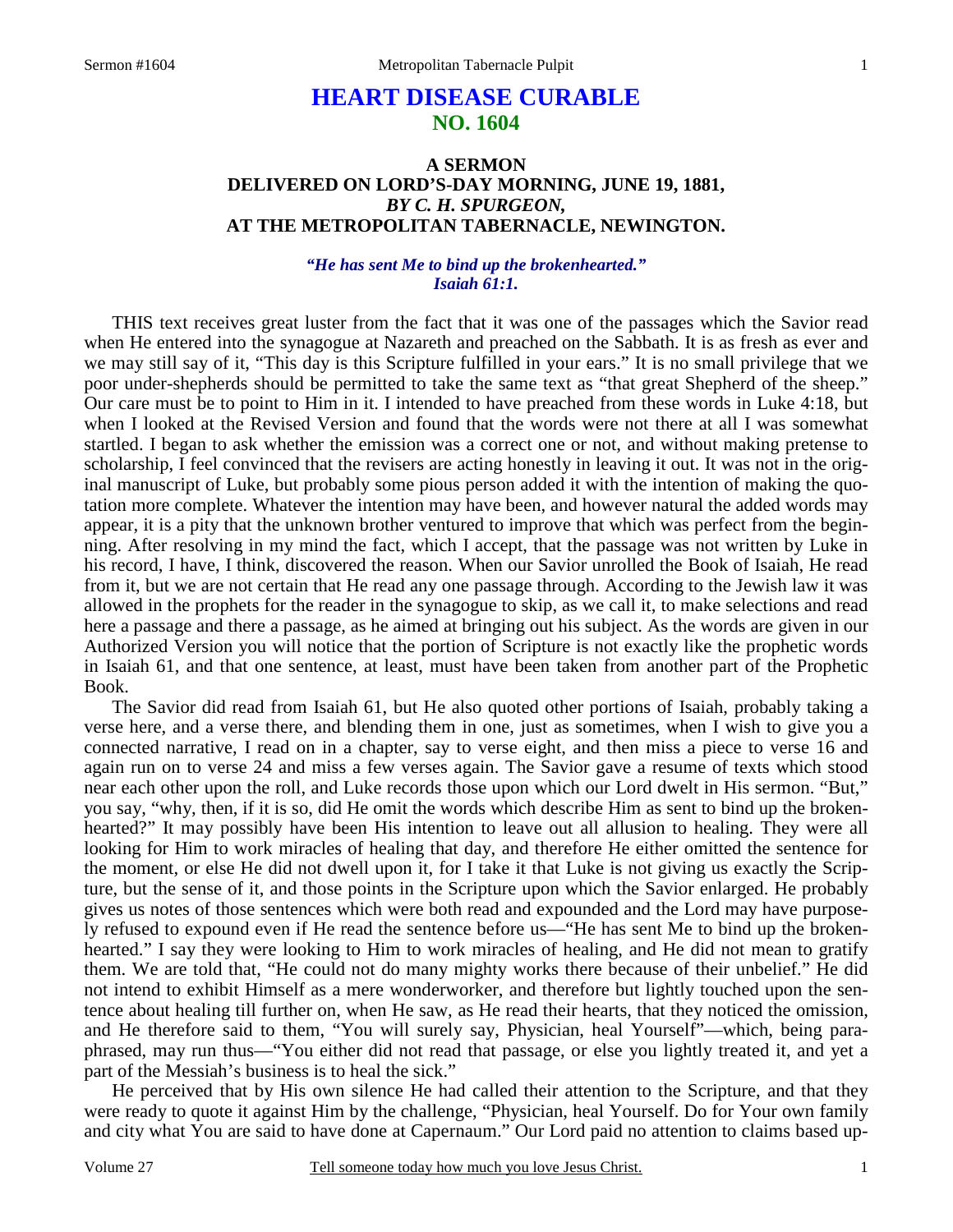on His dwelling in the place, for He knows no claim but that of *mercy*. He intended to exercise His sovereignty and, therefore, He reminded them that healing was not sent to the lepers that were in Israel, but was sent only to Naaman who had nothing to do with Israel, but was one of that Syrian nation which opposed and oppressed Israel! Possibly He gave them nothing about healing that day because He knew that they were not brokenhearted. He who reads men's hearts knew that they were captives to their unbelief, blinded by prejudice, and fettered by sin, and therefore He said, "He has sent Me to proclaim release to the captives, and recovering of sight to the blind, to set at liberty them that are bruised, to proclaim the acceptable year of the Lord." But the tenderest part of the gospel being inapplicable to their case, He would not mention it in their hearing at that time. He would not cast it like a pearl before swine, but reserved it until they should lament their sin and adopt another mood. This, it strikes me, is the reason why the passage is not mentioned in the original gospel of Luke and, if so, the omission is most instructive. Take heed lest you, also, should miss the sweetest word of the gospel through being in an unfit state to receive it!

 Concerning the fact of difference between the Revised and the Authorized Versions, I would say that no Baptist should ever fear any honest attempt to produce the correct text and an accurate interpretation of the Old and New Testaments. For many years Baptists have insisted upon it that we ought to have the Word of God translated in the best possible manner, whether it would confirm certain religious opinions and practices, or work against them. All we want is the exact mind of the Spirit as far as we can get it. Beyond all other Christians we are concerned in this, seeing we have no other sacred Book. We have no prayer book or binding creed, or authoritative minutes of conferences. We have nothing but the Bible, and we would have that as pure as ever we can get it. By the best and most honest scholarship that can be found, we desire that the common version may be purged of every blunder of transcribers, addition of human ignorance or human knowledge so that the Word of God may come to us as it came from His own hand. I confess that it looks a grievous thing to part with words which we thought were part and parcel of Luke, but as they are not in the oldest copies and must be given up, we will make capital out of their omission by seeing in that fact the wisdom of the great Preacher who did not speak upon cheering truths of God when they were not needed and might have overlaid His seasonable rebuke. Although we have not the sentence in Luke, we do have it in Isaiah, and that is quite enough for me.

 Indeed, if it were not in Isaiah, it is yet in other parts of the Word of God. Its meaning pervades the Bible—it is the very genius and spirit of the Old and New Testaments that the Messiah is sent to heal the brokenhearted. The gospel comes that the miseries of men may be relieved, that the despair of the troubled may be cheered and that joy may glitter on all sides like the dew of the morning when the sun rises. I pray that the commission of Jesus Christ may be fulfilled this day to all the brokenhearted ones to whom the word of this message shall come. I hope there are none here who claim a *right* to healing, for, if so, the Lord will not listen to them. He will do as He wills with His own, for it is written, "He will have mercy on whom He will have mercy." The men of Nazareth claimed it in the synagogue that day because He had lived among them, and so Jesus did not speak of healing them. Jesus gives freely, but if any man demands anything of Him as his due, He is jealous for His crown rights and will pay no regard to such insulting demands! His healing work is not of debt, but of grace! It is not granted to presumptuous demands, but frankly bestowed as a free gift.

 Now turn to the text. "He has sent Me to bind up the brokenhearted." Here are three matters for consideration—heart wounds, heavenly healing and an honored healer.

 **I.** First, let us think upon HEART WOUNDS. Many in this world live with broken hearts. Bad is a broken limb of any kind—bruised and wounded flesh is hard enough to bear—but when the fracture is in the *heart*, it is a sad business. Of all cases of distress, these are the most pitiable and yet they are very frequently despised. When a man's spirit is cowed and his heart is crushed and he is despairing and utterly wretched, others get away from him, for he is dreary company. As the herd leaves the wounded stag to bleed and die alone, so do men instinctively avoid the society of those who are habitually gloomy. Their own desire after happiness leads men to escape from the miserable. Be joyful and you shall attract; be sorrowful and you will scatter. Job truly says, "He that is ready to slip with his feet is as a lamp despised in the thought of him that is at ease." The careless, the giddy, the superficial look with horror upon those whose thoughtfulness rebukes them, while the prosperous and happy view them with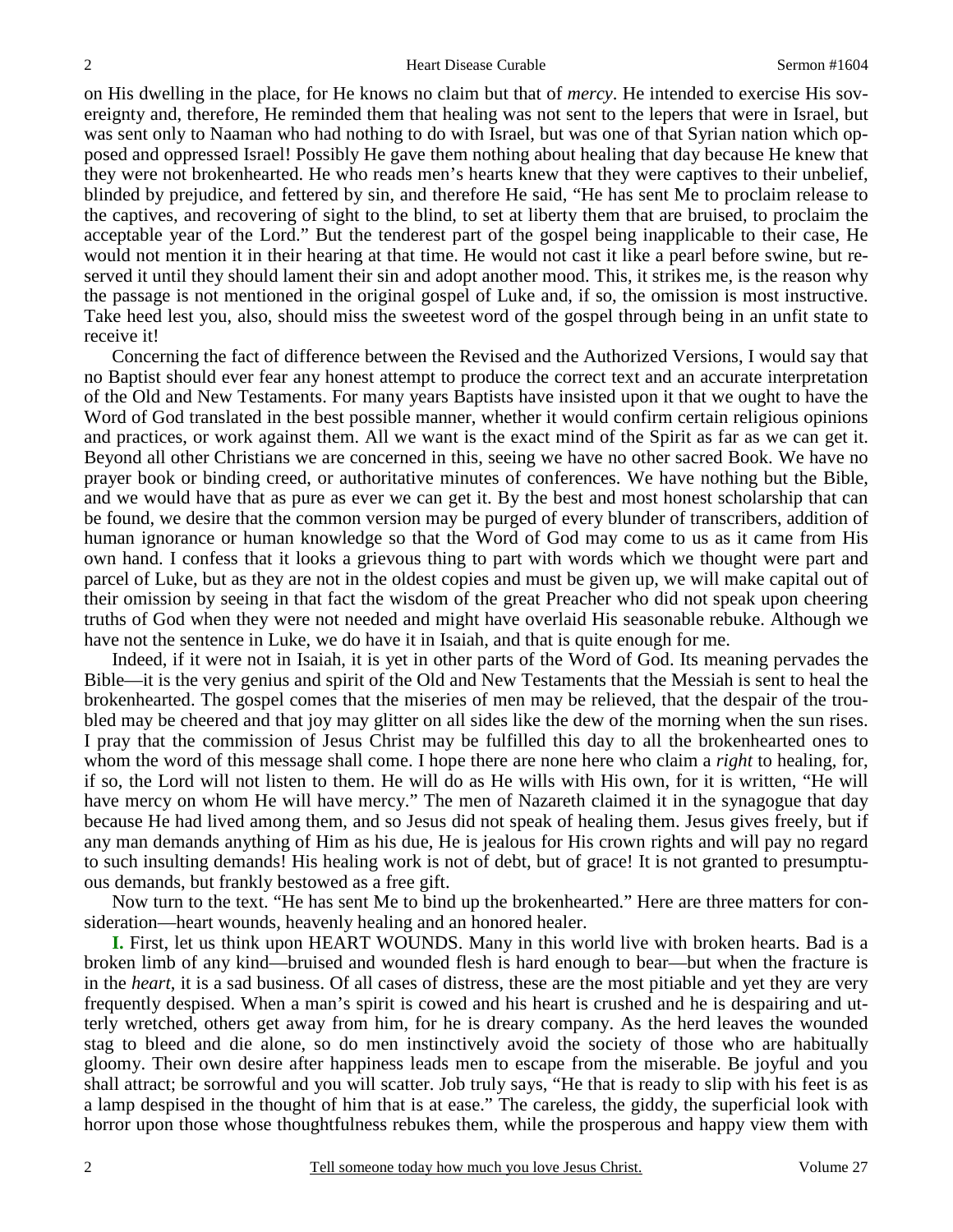#### Sermon #1604 **Sermon #1604** Heart Disease Curable 3

reluctance because they remind them of sorrows which otherwise they might forget. God has smitten some men and their hearts are sorely broken beneath His rod, and therefore their fellows hide their faces from them and despise them. Many blame them and say they ought to shake off their gloom and make an effort to be brave. I know not all they say, but certain it is that among the despised and rejected of men we find a company who carry with them heartbreaks day and night. What wonder, then, that they are frequently avoided—common humanity calls us to *help* those who are injured in limb, and if there is an accident in the street, a crowd will soon be gathered, and human kindness will exhibit itself.

 But if there is breakage of the heart, sympathy is soon exhausted, and love, itself, grows weary of her hopeless efforts to console! Those who are taught of God will help the brokenhearted, but *human* sympathy is soon worn out because it is conscious of its inability to succor. You can set a limb, and the bones will grow—but what can we do in the resetting of a fractured heart? So, not liking to attempt the impossible, not caring to be continually baffled, it seems to be natural, even to good men, to be little anxious for the company of the desolate. Thus these unhappy ones are doomed to sigh out, "Lover and friend have You put far from me and my acquaintance into darkness." I am afraid the story of Job is more often repeated than we think. When men come to comfort the forlorn, they often become embittered by their conscious failure, and begin to upbraid till the poor tortured creature cries out in agony, "Miserable comforters are you all!" Therefore is the case of the brokenhearted a very hard one because they are often despised and avoided.

 Happy is it for them that the Lord Jesus was sent to heal the brokenhearted! Apart from this, it is exceedingly painful to have a broken heart. The heart is the center of sensation, and therefore, its being broken involves the acutest of pangs. Sorrow bangs over the spirit in clouds which cannot be dispelled. Not only is their cup filled with sadness, but they sit by wells of sorrow. They have long forgotten the palm trees of Elim and they are filled with the bitter waters of Marah. They rest not day nor night—how can they? No pain of the flesh can equal heaviness of heart! Give me all the aches and pains which my body can endure, but spare me heartache! Break me alive on the wheel, but let me not live to be brokenhearted unless it is from the grand cause of penitence. "A wounded spirit who can bear?" When the arrows penetrate the soul, then the lifeblood becomes as liquid fire and the man is a mass of misery. Besides, it weakens us, for when the heart is wounded the source of strength is impaired. A man who has a strong heart can do anything! However weak, feeble, crippled, or diseased he may be in body, yet if he keeps up his spirits, he can laugh at all his pains. But if the heart is crushed, what can he do? What can he hope? What can he endure? When fear is in the heart, the grasshopper becomes a burden, they that look out of the windows are darkened and the keepers of the house tremble. Far worse than the infirmities of old age are the miseries of a broken heart!

 Ordinarily a broken heart is utterly incurable. How many times have I had to learn this lesson to my own deep humiliation! It has been my happy, happy lot to speak to brokenhearted ones, and see them gradually rise to be of good cheer when my Lord has spoken through me. But apart from His presence, I have argued, pleaded, explained and persuaded—and all in vain! I have been almost dragged down into the wretchedness from which I hoped to rescue my fellow man, for the sympathy I have felt for the desponding has well-near made me despondent, myself!

What a variety of advice physicians give and what is the good of it all? "Take a journey," they say, "into foreign lands. See new cities, or amuse yourself among the Alps." Yes, but if the man carries with him a heart weary of life, he is apt enough to bring it back with him—and what good has he gained? "Attend the baths. Resort to the best physicians. Use electricity. Try strong exercise." This is all very well, for the body may need strengthening or purifying or awakening or resting, but if the secret of the disease is a broken heart and the hammer of God has smitten it—all the physicians in the world can be of no service—it shall end as with her of old who spent all her livelihood upon physicians and was no better, but rather grew worse. There *is* a cure for this grievous malady of which we shall speak full soon, but there is none in Gilead, or in the whole of nature's fields. Earthly pleasures and precepts are physicians of no value. Their ointments and their liniments, their outward oils and inward medicines are all of no use to reach the core of our being and restore the heart. Magicians may charm ever so wisely, but they cannot charm the hemlock from the furrows of the soul. When the heart is broken, who can rivet the shattered fragment? If there had been a remedy anywhere else, the Lord Jesus would not have left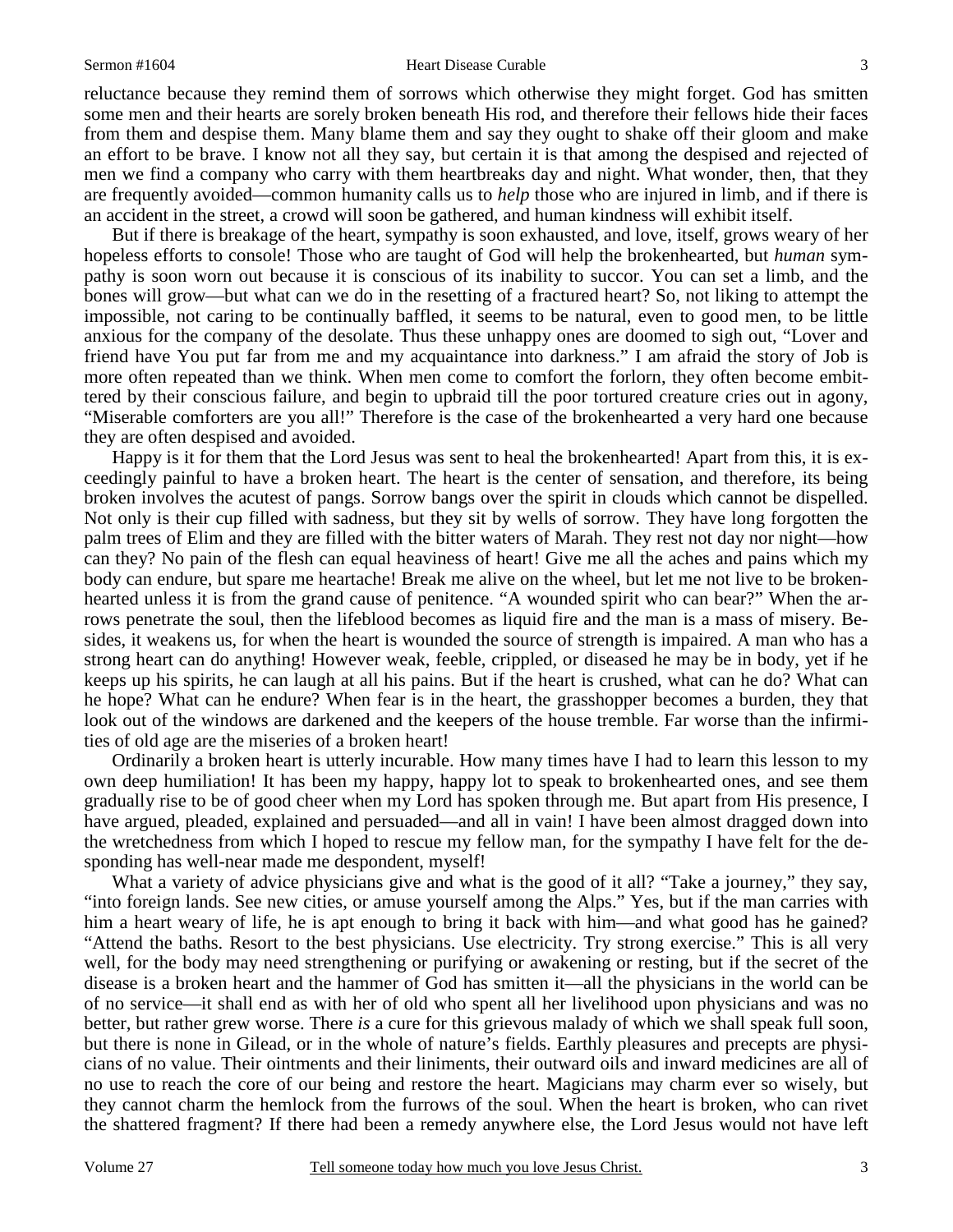heaven to heal! But inasmuch as He came on this errand, depend upon it—*nobody* else could have performed it.

 This heartbreak in the end will be fatal if it is not healed. We are frequently reading of men who suddenly fall dead and the death certificate states that they died of disease of the heart. That is a way which physicians have of saying that they do not know what ailed the deceased. The heart is very much like Africa, a region unexplored. Mentally and spiritually it is so and when the heart is broken, true life is well-near gone. Existence ceases to be desirable when the spirits fail. Such morbid minds say with Job, "My soul chooses strangling rather than life." God grant that none may be as wicked and foolish as to end their own lives and thus leap into the fire to escape the heat. Doubtless many have gone down to the grave, melted away in tears, dissolved in woe. Unhappy those who live refusing to be comforted and die rejecting the one good and great Physician who could heal them! May none of you be of that unhappy company! It is a sad story, this tale of the brokenhearted one, but in many a house it is well known. I invite you, beloved, if you do not know the disease, to pray that you never may! And if you have any friends afflicted with it, be very tender and gentle with them. I remember the impression made upon my young heart, as a child, when I was taken to a house where there was a sad lady, always dressed in black, who said that she had committed the unpardonable sin. I remember the horror that I felt as I sat in the room with her and wanted, from very fear, to get away, thinking she must be a dreadfully wicked woman. Yet she may have been one of the most gracious of Christians, and it is probable that she came out into the light of God, again, before she departed this life. These crushed ones are often the best of people. The fairest of our lilies are often broken at the stalk. Our ripest fruit is visited by the worm. Thank God they shall yet have beauty for ashes, and the oil of joy for mourning! Sorrow and sighing *shall* flee away.

**II.** We will now, for a little while, speak upon the HEAVENLY HEALING. The Lord Jesus Christ has come into the world to bind up the brokenhearted and surely it means *all* the brokenhearted. I do not think we have any right to restrict texts of Scripture, as we very often do, to square them to our theological systems. In this case you will hear the passage interpreted to mean the *spiritually* brokenhearted and then people look within to see whether their pains are spiritual and thus they are kept from going to Christ. I do not mind revised versions, provided they really get at the original, but I do not mean to let you revise the version by putting in such qualifying words as you may think fit.

 What a host of revised versions we have! Everybody has one of his own. Certain texts which will not fit into our system must be planed and cut down. Have you ever seen the hard work that some brethren have to shape a Scripture to their mind? One text is not Calvinistic, it looks rather Arminian—of course it cannot be so, and therefore they twist and tug to get it right. As for our Arminian brethren, it is wonderful to see how they hammer away at the  $9<sup>th</sup>$  chapter of Romans—steam-hammers and screw-jacks are nothing to their appliances for getting rid of *election* from that chapter! We have all been guilty of racking Scripture, more or less, and it will be well to have done with the evil forever! We had far better be inconsistent with ourselves than with the inspired Word of God.

 I have been called an Arminian Calvinist or a Calvinistic Arminian and I am quite content so long as I can keep close to my Bible. I desire to preach what I find in this Book whether I find it in anybody else's book or not. And as I do not find "spiritual brokenhearted" in my text, I shall take the liberty of giving a wide range to this brokenheartedness. Many are brokenhearted from a sense of guilt. This is the best form of brokenheartedness in the world! When the hammer of God's law comes down with its 10 strokes and every commandment pounds the heart to powder, it is well. When a man once hears the law of God proclaimed from burning Sinai with a voice of thunder, he ceases to trifle and is sorely afraid. He learns that God is angry with the wicked every day—"if he turns not He will whet His sword, He has bent His bow and made it ready" His heart fails him as he hears this terrible declaration. Then is a man in bitterness as one that mourns for his only son, even for his first-born. Oh, that I should ever have lived to make my God my enemy; that ever I should have been so base, so ungrateful to my best friend! Oh, cursed heart, to have loved its idols and have hated the Most High! Some of us knew, in the days of our conviction, what it was to hate the light of day and to dread the darkness of night—to long for our bed that we might sleep—and yet to toss there restlessly upon a pillow harder than Jacob's stone. O sin! Sin!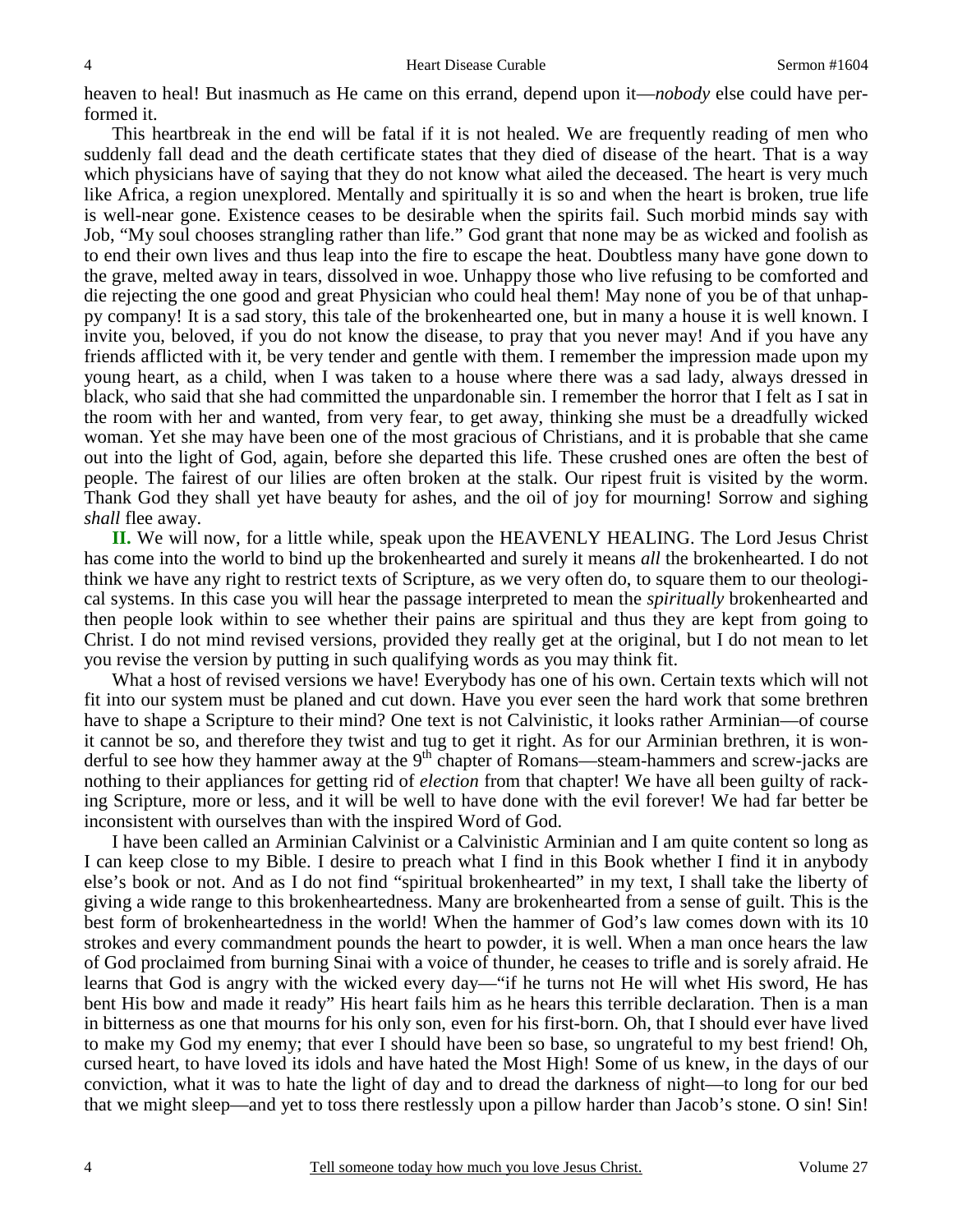But, beloved, our Lord Jesus has come to heal the anguish of the conscience by declaring that there is forgiveness with God that He may be feared, and He can be just and yet the Justifier of sinners who believe. Thus is it written, "The blood of Jesus Christ His Son cleans us from all sin." "He that believes in Him is not condemned." Whenever the Lord Jesus is believingly received, the heartbreak of remorse is ended, and the sinner rests at the foot of the cross. When the Holy Spirit applies the blood of atonement, the blood of the heart's wound ceases to flow. The griefs of Jesus end our grief—His death is the death of our despair! Substitution is the charming word which opens the gate of hope! This form of heartbreak, if it is present here this morning, is my Lord's own specialty. In dealing with this He is altogether at home, for He delights in mercy! I have seen Him apply the liniments to the wounds with tender, downy-fingered hands, swathing the limb with hands so soft and yet so strong that the gash has closed, never to open again! So speedy and so sure is His surgery that the broken heart has begun to sing as soon as He has touched it! Do it again, great Master! Do it at this very hour! Say, poor sinner, "Lord, do it to *me."* He can heal when all others have failed. He can heal you *now!*—

> *"When wounded sore, the stricken soul Lies bleeding and unbound, One only hand, a pierced hand, Can salve the sinner's wound."*

 Another brokenness of heart is felt by those who regard themselves as outcasts. Few of you have ever felt that dreadful weight upon the soul. It is as a dreadful millstone about the neck. The woman whose sin may not be in God's sight more gross than that of others is yet regarded by society as utterly fallen and defiled—a thing to be flung from hand to hand and cast on the dunghill as a faded flower! Words cannot describe the shudder which passes over the mind of one betrayed and deceived when she perceives that she is, from now on, numbered with castaways. A like thing happens to the man who has been guilty of embezzlement, or some other form of dishonesty. He is found out, prosecuted by his employer, set before the court and sent to prison to be, from then on, a branded criminal. Ah me, how dreadful must be the waking up on the first morning in a prison cell! He who was once courted will, from now on, be shunned—he is a broken man without a character—marked by all as an outcast.

 Ah, poor man, poor woman, Jesus receives sinners such as you! Some of us have known what it is to feel as if we were shut out from hope and from the mercy of God. We thought that He would not hear our cries. It was of no use for us to pray, so our fears told us—God could not have mercy upon such gross transgressors—He must leave us to ourselves and to our sins. We thought that He had set us up to be the targets of His arrows and to stand, like Pharaoh, the monuments of His wrath against the proud! Yet were our fears all false, for our Lord Jesus, who came to bind up the brokenhearted, has bound up all our wounds and we are happy in Him.

 Fallen ones, He will restore you and give you rest! It is the glory of the Christian Church that it receives into its brotherhood the fallen and the outcasts as soon as they repent. The world offers no room for repentance, but in the church, all are penitents! When Jesus forms the center of a church, there will be a ring of sinners attracted. Do we not read, "Then drew near unto Him, all the publicans and sinners for to hear Him"? Never did He drive them back, but He welcomed them—"This Man receives sinners and eats with them." Listen poor crushed one! However low you may have fallen, come to Jesus, for He will not cast you out! Come to His true servants, for it will be their joy to restore you. When the gates of respectability are shut, the gates of mercy and Christian love are still open! Return, O wanderer! A welcome awaits you! Jesus will make you whiter than snow. Though you may well believe that He asks Himself concerning you, "How shall I put *you* among the children?" yet He will do it, for He lifts the beggar from the dunghill—

> *"That Christ will receive Him no sinner need fear, The poorer the wretch, the welcomer here! Though you may be outcast and banished afar, Your welcome is certain, come just as you are."*

 Another brokenness of heart is that of utter helplessness in which a man feels that he is too feeble to fight the battle of life. He is not only given up by others, but he has given up on himself. He floats like a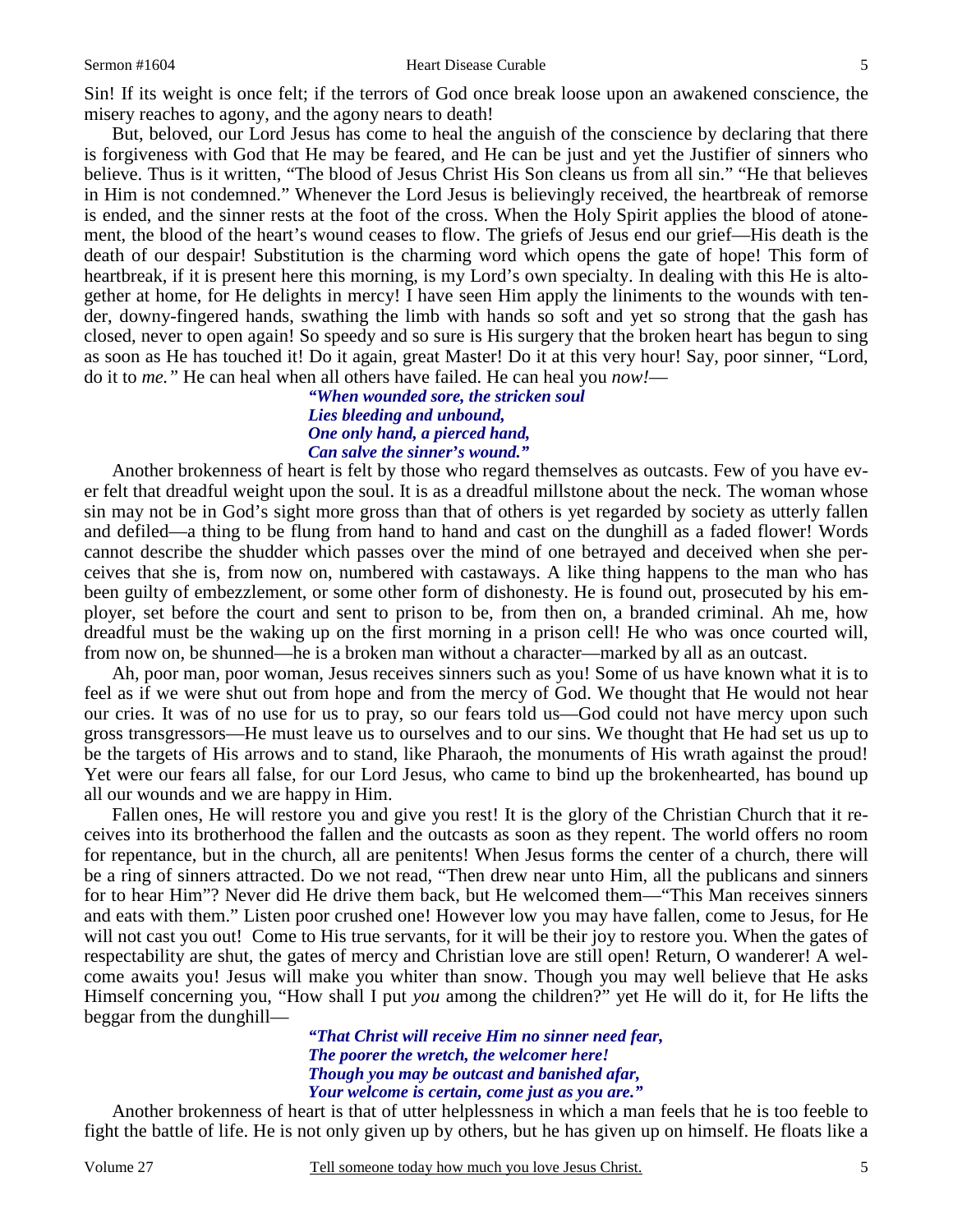deserted vessel, derelict, water-logged, abandoned. Sin has beset him. He has given way to temptations and now Satan binds him fast. Perhaps he has backslidden from the profession of religion and brought great dishonor upon the name of Christ and now he cries, "My last end will be worse than the first! I have crucified the Lord afresh and shall die in my sins! I neglected the means of grace, I became slack in prayer, I turned my face away from God and now He has left me and I cannot get back again." Alas, for men who are bound with such fetters, the iron enters into their souls! There are some here who once ran well—what hindered them that they should not obey the truth of God? They have gradually slipped back, back, back, till now it is a question with them whether they ever knew the grace of God in truth at all. They are grieved to have it so and long to be restored—but despair holds them. My gracious Lord Jesus Christ comes to you, backsliders, who are filled with your own ways, who labor and are heavy laden with the fear that you are cast away forever, and He says, "Return, you backsliding children."

 He will help you to return. He will draw you and you shall run to Him. The love of Jesus has not changed! He loves even to the end. He will not cast away a soul that looks to Him. O taste and see that the Lord is good! Return to Him this morning. He will receive you graciously and love you freely—and you shall render to Him, again, the calves of your lips as once you used to do, for Jesus heals the broken in heart and binds up their wounds! Many are broken in heart because they are afflicted so heavily. When sickness first comes to our door and we are new to it, it is a very unwelcome guest. New pains are sharp, fresh griefs appear intolerable, for as yet the bullock is unaccustomed to the yoke. By-and-by we bear our woes more patiently, but at first, the man afflicted with a disease which he knows will bring him to his grave is sadly cast down. The man who sees business ebbing away and foresees bankruptcy and perhaps destitution, is crushed. Brother, if you receive Jesus Christ into your heart, He will ease you by teaching you a sweet submission to the divine will. He will tell you that "all things work together for good to them that love God." He will explain to you the doctrine of providence. He will make you to consider the end of the Lord, for He is very pitiful even in His sharpest dispensations and He will supply you with such strength of grace that you will be able to endure pain or poverty. Thus will He support you till your heart shall become strong and you shall bravely face the afflictions and conflicts of life.

 Some are brokenhearted through bereavement. One laments, "I have lost my wife." Another bemoans herself, "I have lost my husband." Or a third cries, "My mother is gone." Or a fourth, with motherly tenderness, mourns the dearest child that ever nestled in a woman's bosom. "Alas," cries each one, "I can never survive the stroke!" We have all endured sorrow, but bereavements are a sharp sword. Friends can do little to fill up the great gap which death has made. Ah, it is, indeed, an aching void which is left in an affectionate heart when the dear object of love is torn away. The best of people in this respect suffer most. Herein is comfort from Jesus! The blessed doctrine of the resurrection cheers the darkness of the sepulcher! Jesus says, "Your brother shall rise again." The blessed thought of the eternal felicity of those that we gladly would have detained below is a sweet recompense for their loss. We remember our Lord's prayer—"I will that they, also, whom You have given Me, be with Me where I am, that they may behold My glory." Sometimes, in prospect of losing our beloved ones, we pull very hard earthward and cry, "Father, *I* will that they be with *me* where *I* am." Did you ever feel a pull the other way and start, and look to see who pulls heavenward? You watch and see that it is Jesus praying, "Father, I will that they be with Me where I am." Whenever Christ and you come to cross purposes I know you will yield, for you will gladly acknowledge that the dear ones are more Christ's than yours! Let them go. Jesus, we can part with all for You! It is no parting, when we know that our beloved is with You! Thus does Jesus, who Himself wept for Lazarus, heal broken hearts whose joy is buried with those they loved so well.

 There are many other forms of this disease. I have known hearts to be thoroughly broken by desertion. One whom you loved and trusted proves false and the early love of a true heart is broken like a potter's vessel. What desolation fills many a soul that once was happy as the birds—for treachery wastes like the scourge of war! When a choice friend betrays you, or a professed brother in Christian work, who ought to have held up your hands, weakens and opposes you, it is a blow upon the heart as when a bone is broken by the hammer. Yet there *is* consolation, for He who had His Judas and bitterly cried, "He that eats bread with Me has lifted up his heel against Me," knows how to bind up such a broken heart, for He becomes a friend that sticks closer than a brother and He makes us feel, in the sweet tenderness and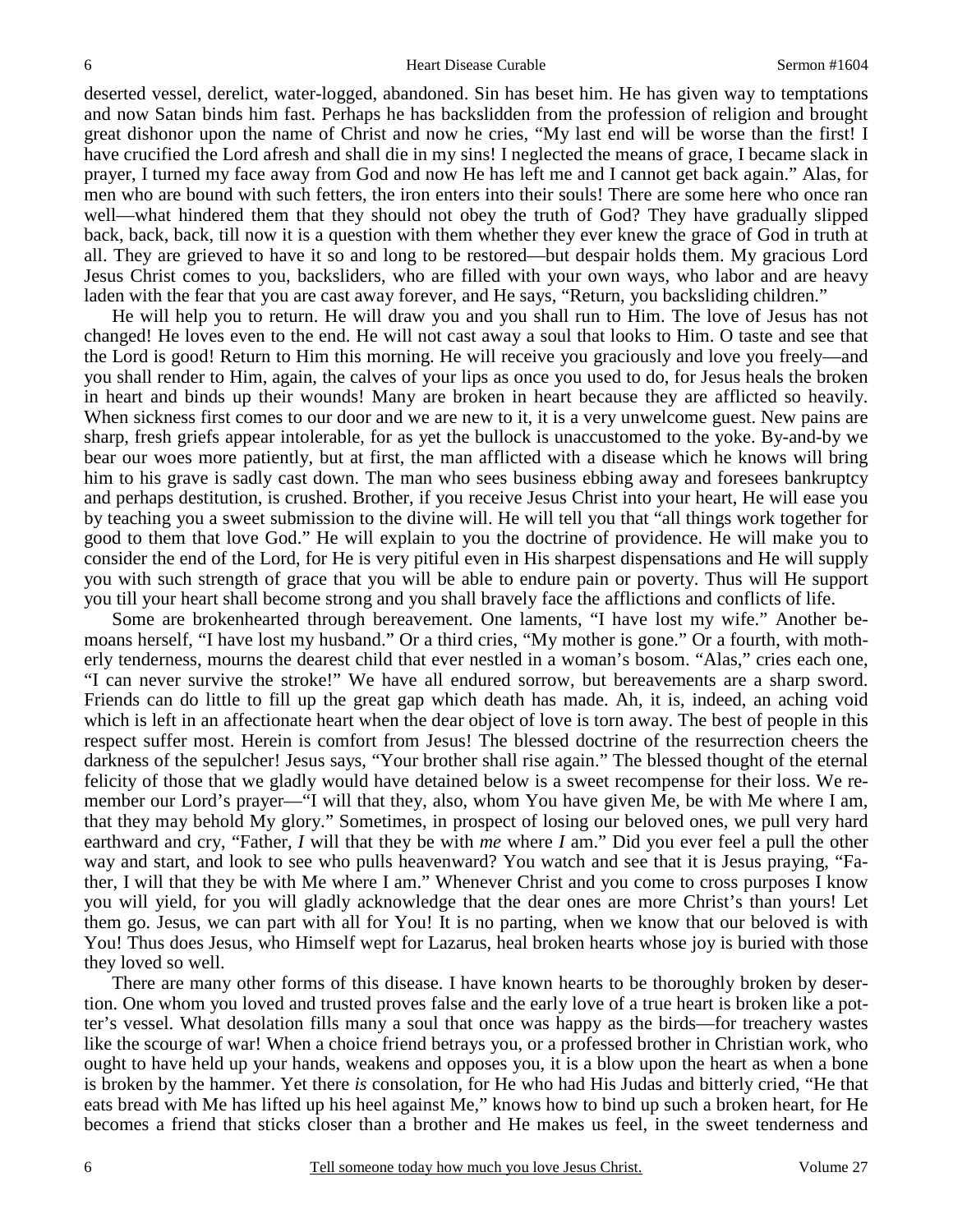faithfulness of His divine companionship, that we are not alone, for the Lord is with us. He is better unto us than 10 friends! So long as He smiles, sunshine is on our way! Ahithophel may join our enemies and Judas may sell us for silver, but we are secure, for He will make the wrath of man to praise Him and neutralize its gall by the sweetness of His company. I am certain that there is no form of broken heart present but what there is medicine for it in the Word of God and in Jesus who *is* the Word of God. The leaves of this tree are for the healing of nations. Christ Jesus brings a cure-all for those who are otherwise incurable. In His dispensary there are remedies compounded by divine art which will touch the heart and act upon it like a charm till it shall throb with pleasure as much as it now palpitates with anguish.

 This is no quackery. His is a scientific system of surgery which has borne the test of ages and has been proven by the experience of countless sufferers to be infallible. Here we stand, ourselves, living witnesses of His skill! He has bound us up and we are now saved from heartache and made to praise Him with our whole heart!

**III.** Our third theme is THE HONORED PHYSICIAN and this is the central point of the text. Jesus says, "The Spirit of the Lord God is upon Me, because the Lord has anointed Me to preach good tidings unto the meek; He has sent Me to bind up the brokenhearted." Observe, first, that this honored Physician gives *personal* attention to the brokenhearted. He says, "He has sent Me to bind up the brokenhearted." Daniel said, "My God has sent His angel and shut the lions' mouths," but as for you brokenhearted ones, you receive *personal* attention from your Lord! The Lord has sent Jesus Christ Himself because the task needs a divine hand. The Lord's servants, without their Lord, can do no more than the staff of Elisha did when Gehazi laid upon the dead child and there was neither voice nor hearing. The great Prophet Himself is coming and wonders will be seen among us! He is here at this moment in His own proper person and He will not fail in any case that is brought to Him. Many a great physician has so much practice that he is compelled to take a partner or an assistant, but my Lord is able to do all His work and none can interfere in it. Jesus Himself, personally, with His own pierced hands, continues to bind up the brokenhearted! Does not this fact tend to already comfort you? If Jesus undertakes to lift you up, it will be done! He is the consolation of Israel, appointed to comfort all that mourn.

 Come, old Simeon, take Him up in your arms and forget the infirmities of age! Come, widowed Anna, and give thanks to God for Him who is the Husband of the lonely heart! He will, Himself, wipe all tears from the eyes of His people and He will do it now! O you who in your youth are bearing the yoke of grief and declare that your life is blighted, say so no more—for Jesus comes to help you, even He, Himself! Remember the record, "Then were the disciples glad when they saw the Lord"—the same sight shall gladden you! This Physician is fully qualified. He is called Christos, or Christ, which signifies anointed—"The Lord has anointed Me." I am sure that Jesus can cure broken hearts because God has given Him the Spirit, even the Comforter, to rest upon Him without measure that His words may drop with the oil of comfort. O, trust Him now! He has all the fitness for His work that God can give Him. He is complete and we are complete in Him. A broken heart needs oil to be poured into its wounds and, "Christ," is an oily name—He is christened a Savior, anointed a healer! The Good Samaritan poured in oil and wine, but here is heavenly oil in the hands of one who is, Himself, the health of our countenance.

 As if this were not enough, notice that our Lord is commissioned. "He has *sent* Me," He says. First, "anointed Me," then, "sent Me." Our Lord said to the blind man, "Go and wash in the Pool of Siloam, which is, being interpreted, 'sent.'" How I wish that you who are brokenhearted would go and wash in this pool and find comfort in the blessed fact that the Anointed is sent of God to you! The Great Father thought so much of you that He sent a special Messenger to heal you! Yes, sent the best one there was in heaven to be a Missionary to you! No other was fit to be second to Him, but God emptied heaven of its superlative glory and sent His own Son down below that He might bind up broken hearts—I cannot imagine a failure of this Messiah—the Sent One. This is the Shiloh for whose salvation Jacob waited, looking for Him who should be sent. This is the Apostle, or Sent One of our profession, sent on purpose that He might comfort all the heirs of sorrow. Jesus is carrying on a mission, a mission for the desolate! He is a Missionary to the forlorn, commissioned to commiserate, appointed to relieve. Observe, then, His qualifications and His commission. He bears a diploma of the highest value! He is the Royal Physician—Surgeon in Ordinary to all bleeding hearts! O that you would put your mournful cases into His